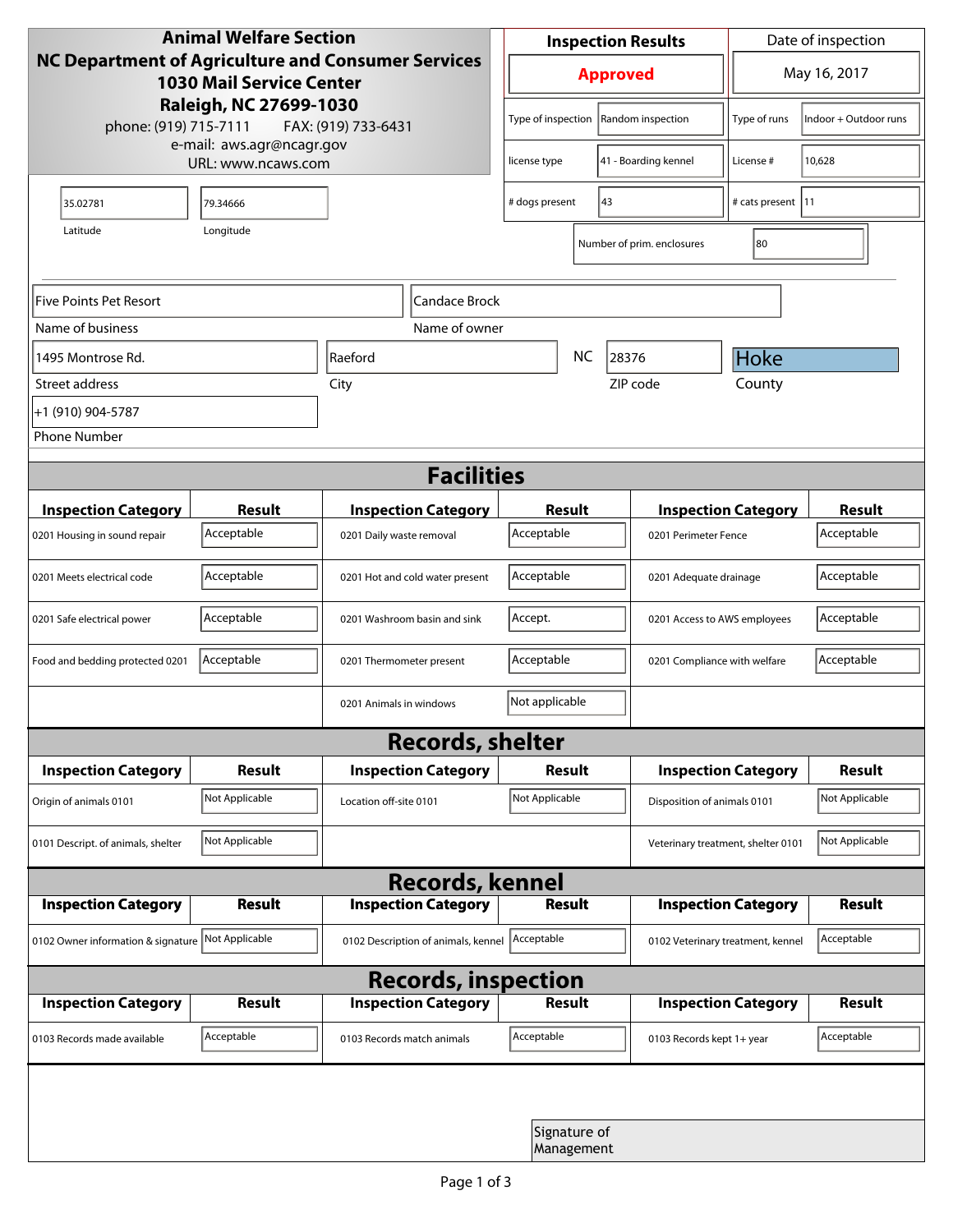| <b>Animal Welfare Section, NCDA&amp;CS</b>                  |                |                                    | <b>Inspection Results</b>  |                                     | Date of inspection |                |  |  |  |
|-------------------------------------------------------------|----------------|------------------------------------|----------------------------|-------------------------------------|--------------------|----------------|--|--|--|
| Inspection Report, continued                                |                |                                    | <b>Approved</b>            |                                     | May 16, 2017       |                |  |  |  |
|                                                             |                |                                    |                            |                                     |                    | <b>NC</b>      |  |  |  |
| <b>Five Points Pet Resort</b>                               |                | <b>Candace Brock</b>               |                            | Raeford                             |                    |                |  |  |  |
| <b>Indoor facilities</b>                                    |                |                                    |                            |                                     |                    |                |  |  |  |
| <b>Inspection Category</b>                                  | Result         | <b>Inspection Category</b>         | Result                     | <b>Inspection Category</b>          |                    | Result         |  |  |  |
| 0202 Ambient temperature, indoor                            | Acceptable     | 0202 Ventilation, indoor           | Acceptable                 | Acceptable<br>0202 Lighting, indoor |                    |                |  |  |  |
| 0202 Imperv./Sanitary surf., indoor                         | Acceptable     | 0202 Drainage, indoor              | Acceptable                 |                                     |                    |                |  |  |  |
| <b>Outdoor facilities</b>                                   |                |                                    |                            |                                     |                    |                |  |  |  |
| <b>Inspection Category</b>                                  | <b>Result</b>  | <b>Inspection Category</b>         | Result                     | <b>Inspection Category</b>          |                    | Result         |  |  |  |
| 0203 Impervious surfaces, outdoor                           | Not Acceptable | 0203 Housing, 1 per animal         | Acceptable                 | 0203 Protection from elements       |                    | Acceptable     |  |  |  |
| 0203 Owner advised, outdoor                                 | Acceptable     | 0203 Drainage, outdoor             | Acceptable                 |                                     |                    |                |  |  |  |
| <b>Primary enclosures</b>                                   |                |                                    |                            |                                     |                    |                |  |  |  |
| <b>Inspection Category</b>                                  | Result         | <b>Inspection Category</b>         | Result                     | <b>Inspection Category</b>          |                    | <b>Result</b>  |  |  |  |
| 0204 Drainage prev. cross contam.                           | Acceptable     | 0204 Fence height >= 5 feet        | Acceptable                 | 0204 1:10 ratio, person: human      |                    | Not Applicable |  |  |  |
| 0204 Surf. impervious to moisture                           | Acceptable     | 0204 Enclosure is escape proof     | Acceptable                 | 0204 Cats, $>=$ 4 sq. ft. / adult   |                    | Acceptable     |  |  |  |
| 0204 Prevent contact with wood                              | Acceptable     | 0204 Solid resting surface         | Acceptable                 | 0204 Cats, $<= 12$ / enclosure      |                    | Acceptable     |  |  |  |
| 0204 Enclosures in sound repair                             | Not Acceptable | 0204 Cats, raised resting surface  | Acceptable                 | 0204 Cats, 1 litter pan / 3 adults  |                    | Acceptable     |  |  |  |
| 0204 Size of enclosure                                      | Acceptable     | 0204 Dogs, supervision if > 4      | Acceptable                 |                                     |                    |                |  |  |  |
|                                                             |                | <b>Feeding</b>                     |                            |                                     |                    |                |  |  |  |
| <b>Inspection Category</b>                                  | <b>Result</b>  | <b>Inspection Category</b>         | <b>Result</b>              | <b>Inspection Category</b>          |                    | <b>Result</b>  |  |  |  |
| 0205 Feeding, 1x / day, adult                               | Acceptable     | 0205 Feeding, 1 bowl / adult       | Acceptable                 | 0205 Feeding, commercial food       |                    | Acceptable     |  |  |  |
| 0205 Feeding, bowl in good repair                           | Acceptable     | 0205 Feeding, quality food         | Acceptable                 | 0205 Feeding, bowl is protected     |                    | Acceptable     |  |  |  |
| 0205 Feeding, 2x / day, young                               | Acceptable     |                                    |                            |                                     |                    |                |  |  |  |
|                                                             |                | <b>Watering</b>                    |                            |                                     |                    |                |  |  |  |
| <b>Inspection Category</b>                                  | <b>Result</b>  | <b>Inspection Category</b>         | Result                     |                                     |                    |                |  |  |  |
| 0206 Watering, continuous access                            | Acceptable     | 0206 Watering, bowl in good repair | Acceptable                 |                                     |                    |                |  |  |  |
| <b>Sanitation/Employees/Classification &amp; Separation</b> |                |                                    |                            |                                     |                    |                |  |  |  |
| <b>Inspection Category</b>                                  | <b>Result</b>  | <b>Inspection Category</b>         | Result                     | <b>Inspection Category</b>          |                    | Result         |  |  |  |
| 0207 Waste removal 2x / day                                 | Acceptable     | 0207 Grounds overgrown             | Acceptable                 | 0207 Young given social interact.   |                    | Not Applicable |  |  |  |
| 0207 Animals removed while clean                            | Acceptable     | 0207 Pest Control                  | Acceptable                 | 0207 Species separated              |                    | Acceptable     |  |  |  |
|                                                             |                |                                    | Signature of<br>Management |                                     |                    |                |  |  |  |